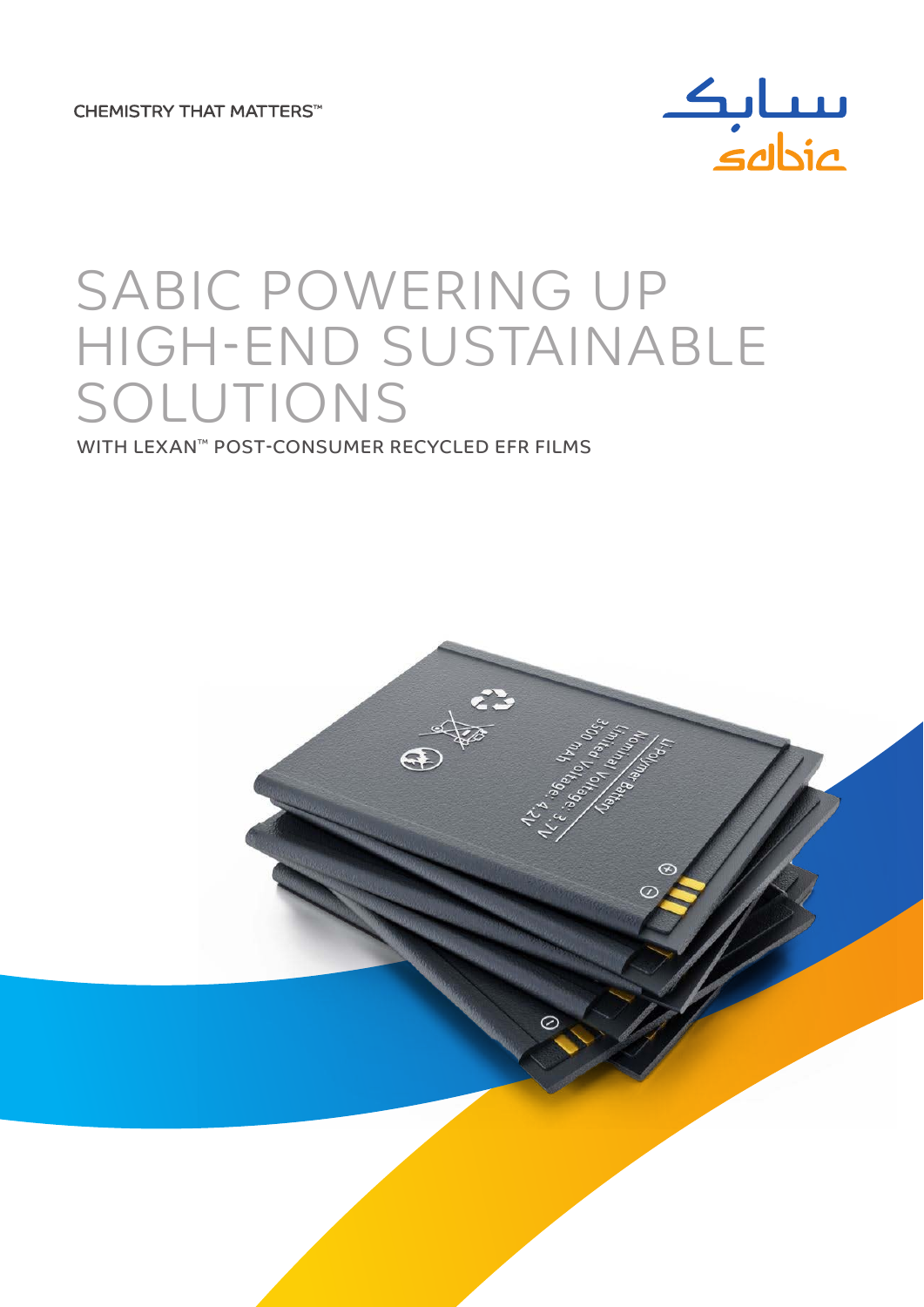

# Presenting the latest addition to our LEXAN<sup>™</sup> EFR film portfolio; LEXAN™ EFR535 and EFR565 film, two PCR (Post Consumer Recycle) films for high-end sustainable solutions.

SABIC's vision for the future involves a world where plastics never end up in our environment, landfills or oceans. With the view of reducing our global environmental footprint, SABIC's scientists are continually striving to find innovative ways to recycle plastics and remake them into new products.

SABIC Functional Forms' LEXAN EFR polymer film offerings have been updated with LEXAN EFR535 and EFR565, developed to transform global recycling challenges into opportunities.

These new products are part of SABIC's TRUCIRCLE™ portfolio showcasing our circular innovations. Post-Consumer Recycle (PCR) resins used in the design of LEXAN EFR films have been shown to offer equivalent performance to virgin EFR films. In addition, they provide excellent EFR technology in non-Bromine and Chlorine.







## SABIC LEXAN EFR Film evolution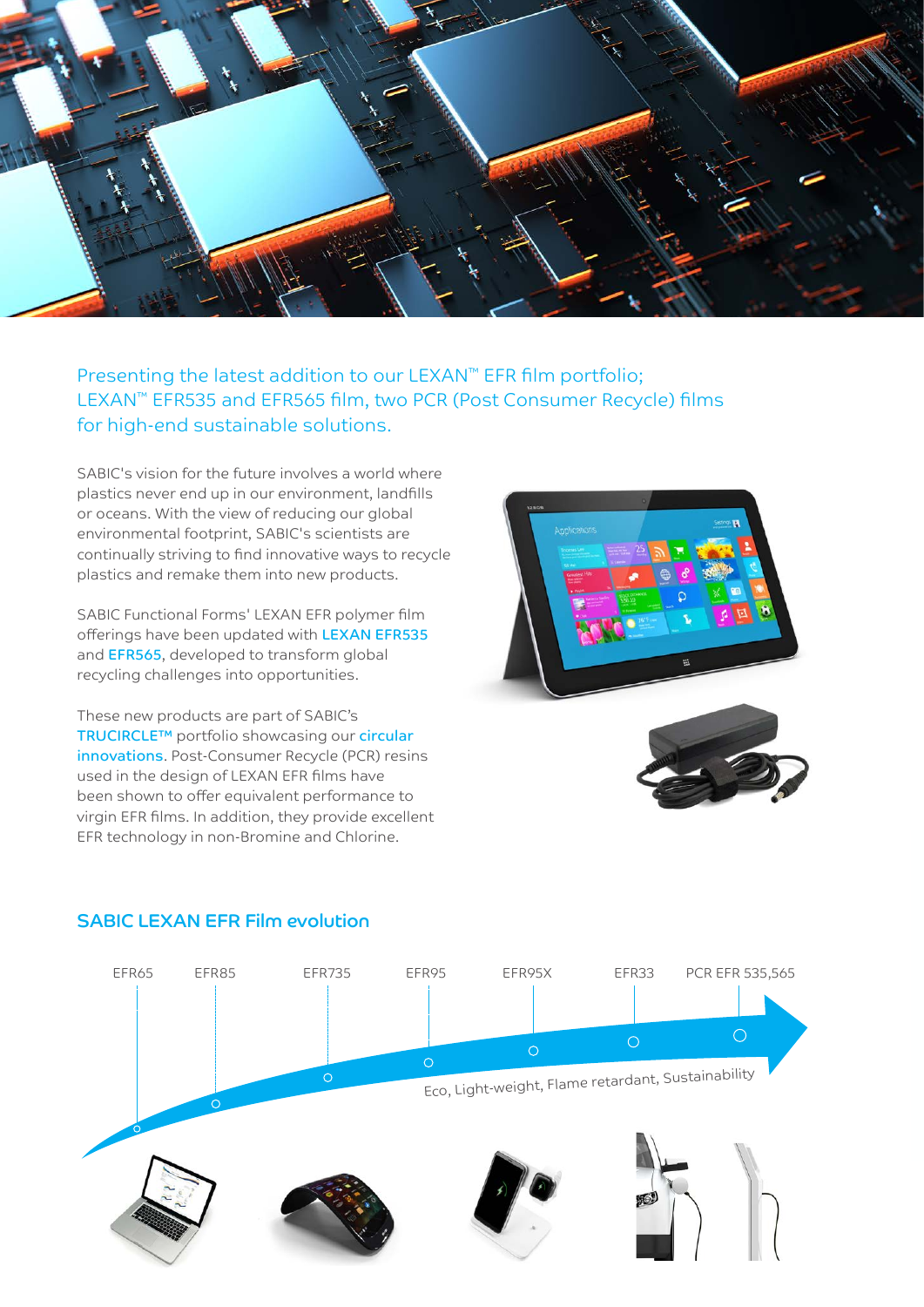The new LEXAN™ EFR film portfolio represents an excellent eco solution enabling global Electrical & Electronics manufacturers to go beyond current ecological directives by voluntarily eliminating halogenated additives in their products.



### POTENTIAL APPLICATIONS:

- Battery packs and adaptors for computers, laptops, mobile phones
- Heat/dielectric shielding and insulation barriers
- Die-cut insulators and spacers
- Labels and overlays e.g. home appliances

### BENEFITS:



EXCELLENT ELECTRICAL AND MECHANICAL **PROPERTIES** 

Ō

HIGH CHEMICAL AND HYDROLYTIC RESISTANCE



UL-94 RECOGNITION, VTM-0 TO V-0



**COMPATIBILITY** WITH ADHESIVES



EXCELLENT PUNCTURE **RESISTANCE** 

OPTIMAL DIMENSIONAL STABILITY AT HIGH **TEMPERATURES** 

ECO FLAME RETARDANT

 $\sqrt{M}$ 



NO CHLORINE OR BROMINE **COMPLIANCE** 



伊

"LEXAN™ EFR535 & EFR565 films are another example of how SABIC is continuing to raise the bar on environmentally friendly materials for sustainable plastics solutions"

Global Product Manager for SABIC's Functional Forms business